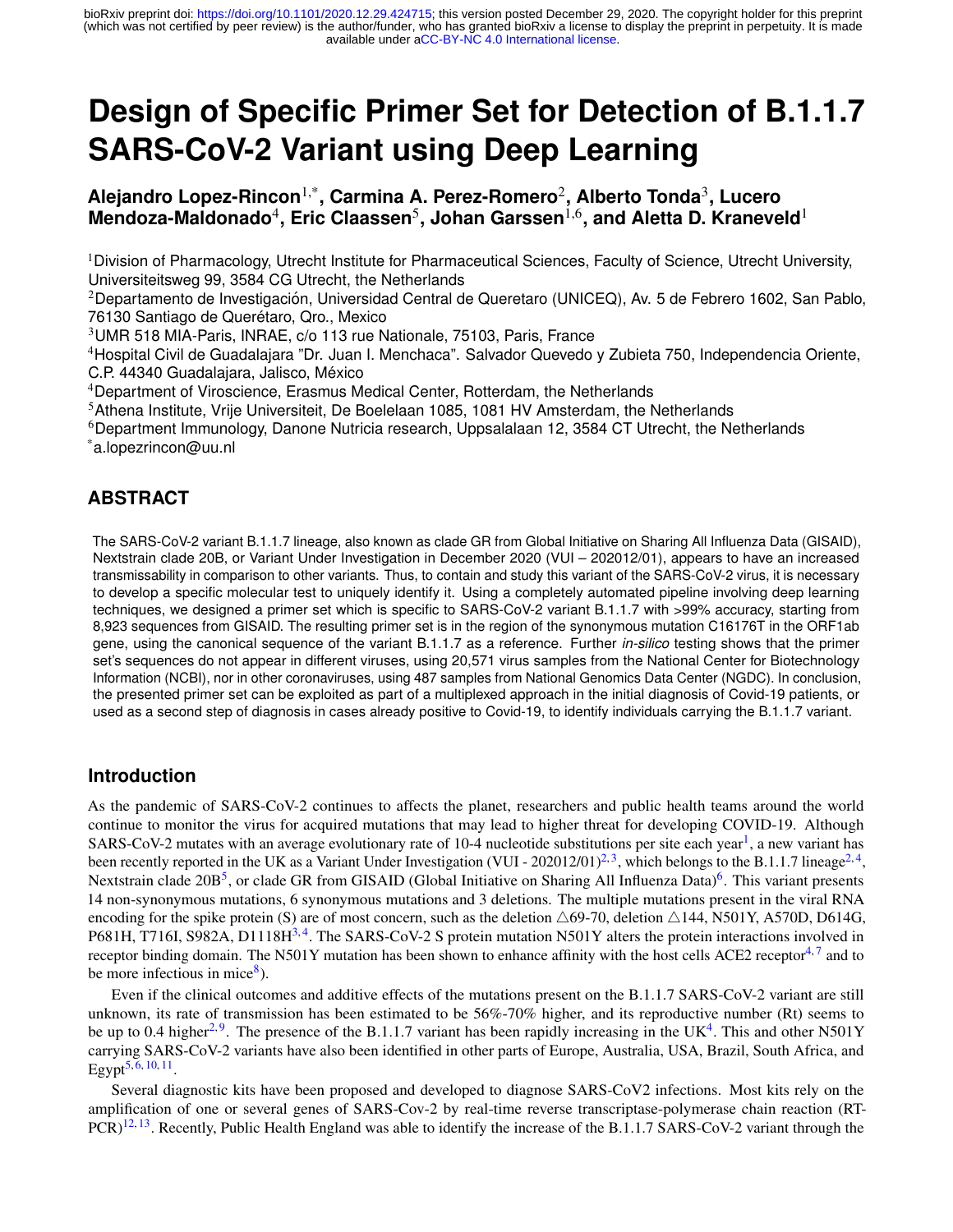increase in S-gene target failure (negative results) from the otherwise positive target genes (N, ORF1ab) in their three target gene assay<sup>[2](#page-6-1)</sup>. However, to the best of our knowledge, currently no specific test exists or has been developed to identify the B.1.1.7 SARS-CoV-2 variant.

In a previous work<sup>[14](#page-6-13)</sup>, we developed a methodology based on deep learning, able to generate a primer set specific to SARS-CoV-2 in an almost fully automated way. When compared to other primers sets suggested by GISAID, our approach proved to deliver competitive accuracy and specificity. Our results, both *in-silico* and with patients, yielded 100% specificity, and sensitivity similar to widely-used diagnostic qPCR methods. One of the main advantages of the proposed methodology was its ease of adaptation to different viruses, given a sufficiently large number of sequences. In this work we improved the existing semi-automated methodology, making the pipeline completely automated, and created a primer set for the SARS-CoV-2 variant B.1.1.7 in an extremely reduced amount of time (16 hours). The developed primer set, tested *in-silico*, proves to be extremely effective. With this new result, we believe that our method represents a rapid and effective diagnostic tool, able to support medical experts both during the current pandemic, as new variants of SARS-CoV-2 may emerge, and possibly during future ones, as still unknown virus strains might surface.

#### **Results**

As explained in the Methods section, the first step is to run a Convolution Neural Network (CNN) classifier on the data. This yields an average classification accuracy of 99.66% on the testing subset. Secondly, from an analysis of the features constructed by the CNN, we extract 7,127 features, corresponding to RNA subsequences. Next, we ran a state-of-the-art stochastic feature selection algorithm 10 times, to uncover the most meaningful subsequences for the identification of variant B.1.1.7: as shown in Fig. [1,](#page-1-0) while the best result corresponds to a set of 16 features, using only one is enough to obtain over 99% accuracy, a satisfying outcome for our objective.

<span id="page-1-0"></span>

Figure 1. 10 runs of the recursive ensemble feature selection algorithm in 803 sequences of training set.

These features are good candidates for forward primers. From the 10 runs, we get 9 different 21-bps features (1 was repeated, found in two different runs): 5 out of the 10 point to mutation Q27stop (C27972T), 3 point to mutation I2230T (T6954C) and 2 to a synonymous mutation (C16176T). Using Primer3Plus we calculate a primer set for each of the 10 features, using sequence EPI\_ISL\_601443 (see Table [1\)](#page-2-0). From these, only the two features that include mutation C16176T are suitable for a forward primer. The two features are ACC TCA AGG TAT TGG GAA CCT and CAC CTC AAG GTA TTG GGA ACC: it is easy to notice that the two features are actually part of the same sequence, just displaced by a bps, and therefore generate the same reverse primer CAT CAC AAC CTG GAG CAT TG with Tm 58.8°C and 60.6°C respectively for the forward primer, and 60.1°C for the reverse primer.

Using just the feature ACC TCA AGG TAT TGG GAA CCT, it is possible to build a simple rule-based classifier that assigns a sample to variant B.1.1.7 if the feature is present. For further validation, we test the rule-based classifier on the 893 sequences of the test set, yielding an area under the curve (AUC) of 0.98, a result considered as an excellent diagnostic accuracy  $(AUC 0.9-1.0)^{15, 16}$  $(AUC 0.9-1.0)^{15, 16}$  $(AUC 0.9-1.0)^{15, 16}$  $(AUC 0.9-1.0)^{15, 16}$  $(AUC 0.9-1.0)^{15, 16}$ , see Fig. [2.](#page-2-1)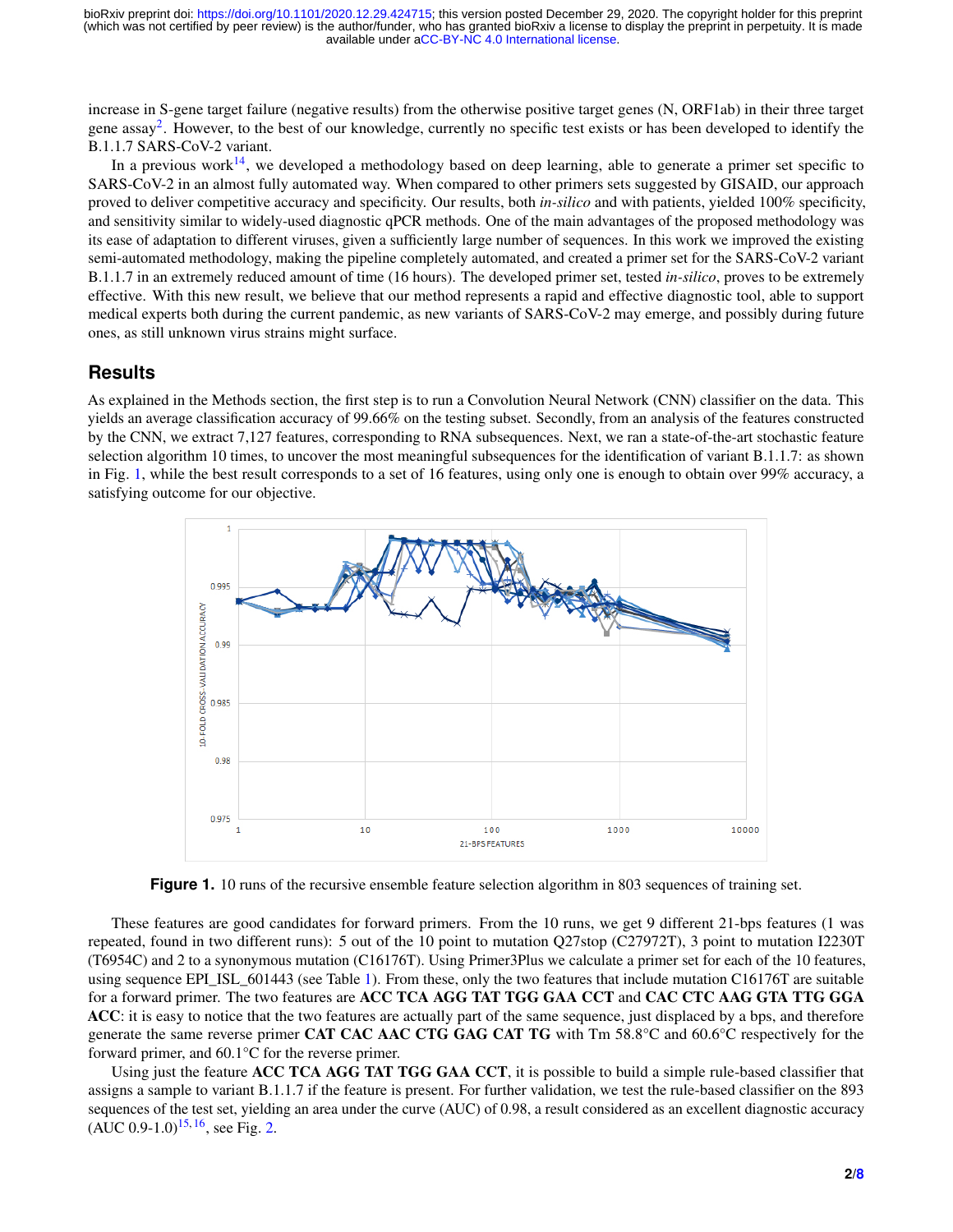<span id="page-2-0"></span>**Table 1.** Results from Primer3Plus in sequence EPI\_ISL\_601443, attempting to use the ten features identified by the feature selection process as primers. Only two features are acceptable primers, and both point to the same sequence.

| 21-bps Feature                | Primer3Plus Result                                                    |
|-------------------------------|-----------------------------------------------------------------------|
| <b>TTCTAAACTGATAAATATTAC</b>  | Left primer is unacceptable: Unacceptable GC content/Tm too low       |
| <b>TTAACATCAACCATATGTAGT</b>  | Left primer is unacceptable: Tm too low/High end self complementarity |
| <b>GATAAATATTACAATTTGGTT</b>  | Left primer is unacceptable: Unacceptable GC content/Tm too low       |
| <b>ATATTACA ATTTGGTTTTTAC</b> | Left primer is unacceptable: Unacceptable GC content/Tm too low       |
| <b>CTGATAAATATTACAATTTGG</b>  | Left primer is unacceptable: Tm too low                               |
| <b>CTGATAAATATTACAATTTGG</b>  | Left primer is unacceptable: Tm too low                               |
| <b>ACCTCAAGGTATTGGGAACCT</b>  | <b>CATCACAACCTGGAGCATTG</b>                                           |
| CACCTCAAGGTATTGGGAACC         | <b>CATCACAACCTGGAGCATTG</b>                                           |
| <b>TAACATCAACCATATGTAGTT</b>  | Left primer is unacceptable: Tm too low/High end self complementarity |
| <b>AATATTACAATTTGGTTTTTA</b>  | Left primer is unacceptable: Unacceptable GC content/Tm too low       |

<span id="page-2-1"></span>

**Figure 2.** ROC curve of a simple rule-based classifier checking the presence of feature ACC TCA AGG TAT TGG GAA CCT, in a 10-fold cross-validation.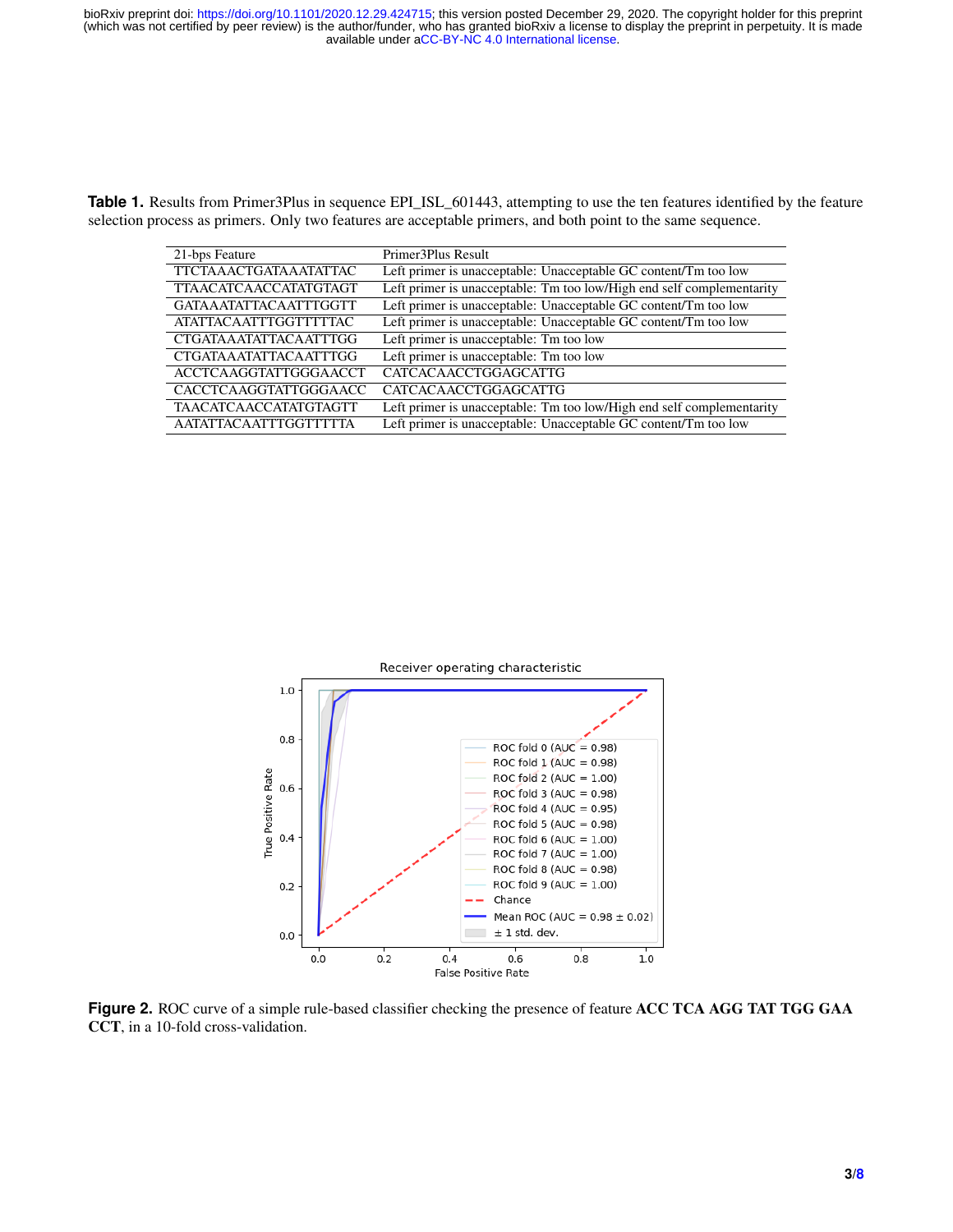We then validate our results on 487 samples of other coronaviruses from the National Genomics Data Center  $(NGDC)^{17}$  $(NGDC)^{17}$  $(NGDC)^{17}$ . Checking for the presence of feature ACC TCA AGG TAT TGG GAA CCT finds that it is exclusive to B.1.1.7 SARS-CoV-2, with no appearance in any other coronavirus sample. Further validation on 20,571 samples belonging to other viruses from the National Center for Biotechnology Information  $(NCBI)^{18}$  $(NCBI)^{18}$  $(NCBI)^{18}$ , shows no appearance of the sequence in any other virus.

## **Discussion**

The 8,923 SARS-CoV-2 samples downloaded from the GISAID repository show 278 variants besides B.1.1.7. We check the presence of mutations N501Y, A570D, D614G, P681H, T716I, S982A, D1118H, and the forward primer ACC TCA AGG TAT TGG GAA CCT among all samples. To verify the presence of mutations, we generated 21-bps sequences, with 10 bps before and after the mutation: for example, mutation N501Y (A23063T) will be CCAACCCACT T ATGGTGTTGG. The frequency of appearance of each mutation and the forward primer is reported in Table [2.](#page-3-0)

<span id="page-3-0"></span>**Table 2.** Frequency of appearance of the most significant mutations and the forward primer in the 8,293 sequences from the GISAID dataset.

|                       | <b>B.1.1.7</b>   | <b>Other Variants</b> |
|-----------------------|------------------|-----------------------|
|                       | # samples $(\%)$ | # samples $(\%)$      |
| N501Y                 | 1,985 (94.34%)   | 14 (0.02%)            |
| <b>A570D</b>          | 2,013 (95.67%)   | $1 (< 0.01\%)$        |
| D614G                 | 2,096 (99.62%)   | 5,384 (78.96%)        |
| P681H                 | 2,014 (95.72%)   | $1 (< 0.01\%)$        |
| T716I                 | 2,005 (95.29%)   | $1 (< 0.01\%)$        |
| S982A                 | 2,008 (95.43%)   | $0(0\%)$              |
| D1118H                | 2,011 (95.57%)   | $0(0\%)$              |
| <b>Forward Primer</b> | 2,007 (95.39%)   | $0(0\%)$              |
| <b>Total Samples</b>  | 2,104 (100%)     | $6,819(100\%)$        |

The generated forward primer appears in 2,007 of 2,104 B.1.1.7 sequences, with a frequency of 95.4%. Nevertheless, a further analysis shows that only 2,014 of the sequences labeled as B.1.1.7 present 5 or more of the 7 studied mutations, which can point to an error in annotating the variant in the GISAID dataset, or several extra mutations in the generated 21-bps sequences. If we consider as proper B.1.1.7 variants only sequences that show 5 or more of the mutations, then our primer correctly identifies 2,095 out of 2,104 samples, for a 99.6% accuracy.

Considering we generated 21-bps sequences for the mutations, we can also test them as forward primers using Primer3Plus, which yields **TGA TAT CCT TGC ACG TCT TGA** in spike gene (S982A) as a possible forward primer (see Table [3\)](#page-3-1). The Tm of the forward primer is 59.3°C and the reverse primer sequence will be GAG GTG CTG ACT GAG GGA AG.

<span id="page-3-1"></span>**Table 3.** Result of the test of the sequences used to verify the presence of mutations when used as forward primers in sequence EPI\_ISL\_601443.

| 21-bps Feature               | Primer3Plus Result                                                                   |
|------------------------------|--------------------------------------------------------------------------------------|
| <b>CCAACCCACTTATGGTGTTGG</b> | Left primer is unacceptable: High self complementarity/High end self complementarity |
| AGAGACATTGATGACACTACT        | Left primer is unacceptable: Tm too low                                              |
| CTTTATCAGGGTGTTAACTGC        | Left primer is unacceptable: Tm too low/High end self complementarity                |
| <b>ACTAATTCTCATCGGCGGGCA</b> | Left primer is unacceptable: Tm too high/High 3' stability                           |
| <b>GCCATACCCATAAATTTTACT</b> | Left primer is unacceptable: Tm too low/High end self complementarity                |
| <b>TGATATCCTTGCACGTCTTGA</b> | GAGGTGCTGACTGAGGGAAG                                                                 |
| <b>CATTACTACACACAACACATT</b> | Left primer is unacceptable: Tm too low                                              |

A wide variety of diagnostic tests have been used by high-throughput national testing systems around the world, to monitor the SARS-CoV-2 infection<sup>[12](#page-6-11)</sup>. The arising prevalence of new SARS-CoV-2 variants such as B.1.1.7 has become of great concern, as most RT-PCR test to date will not be able to distinguish these new variants because they where not designed for such a purpose. Therefore, public health officials most rely on their current testing systems and their sequencing results to draw conclusions on the prevalence of new variants in their territories. An example of such case has been seen in UK, where they were able to identify the increase of the B.1.1.7 SARS-CoV-2 variant infection in their population only through an increase in the S-gene target failure in their three target gene assay (N+, ORF1ab+, S-) coupled with sequencing of the virus and RT-PCR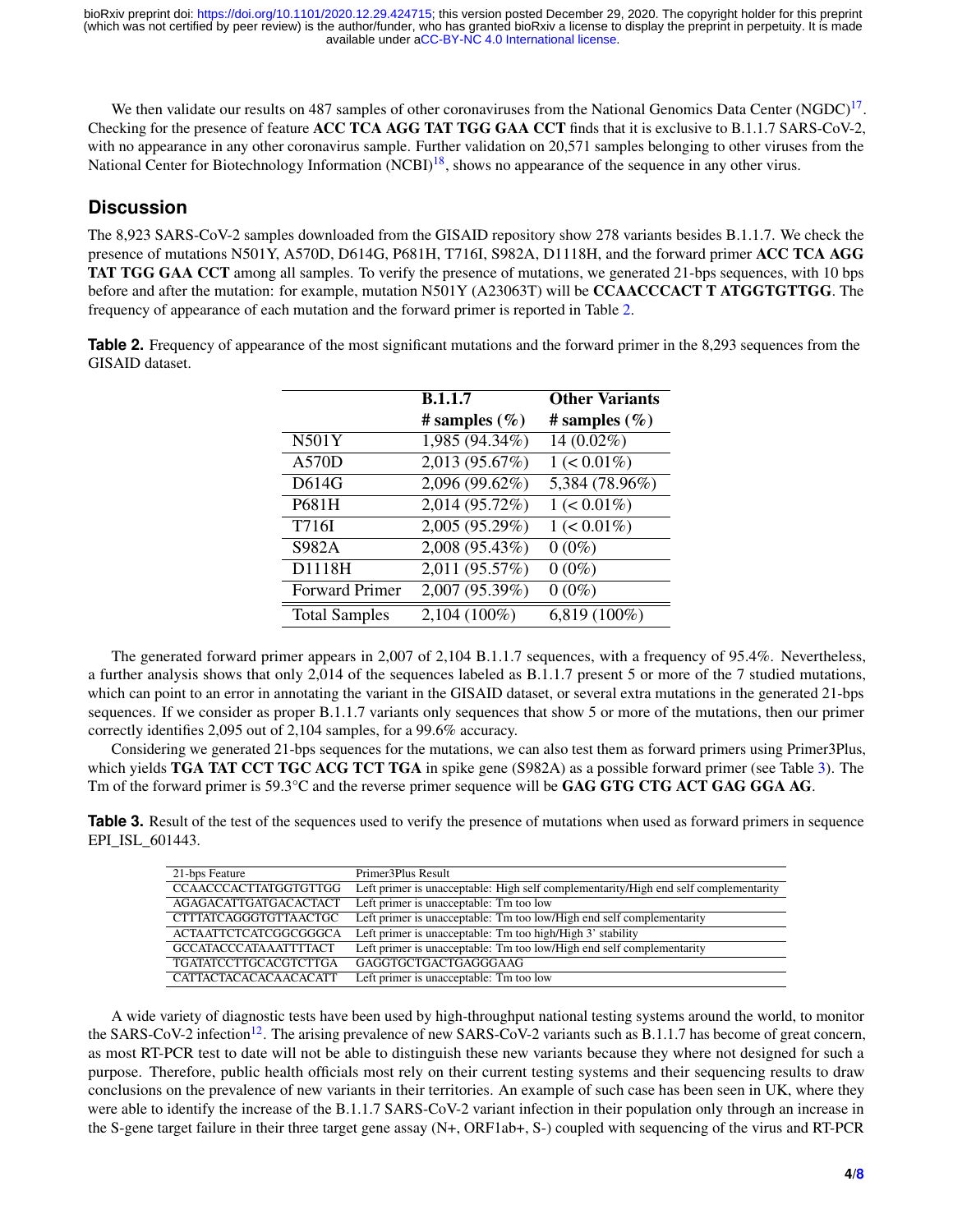amplicons products<sup>[2](#page-6-1)</sup>. Researchers believe that the S-gene target failure occurs due to the failure of one of the RT-PCR probes to bind as a result of the  $\triangle 69$ -70 deletion in the SARS-CoV-[2](#page-6-1) spike protein, present on B.1.1.7<sup>2</sup>. This  $\triangle 69$ -70 deletion, which affects its N-terminal domain, has been recurrently occurring in different SARS-CoV-2 variants around the world<sup>[3,](#page-6-2)[5,](#page-6-4)[6](#page-6-5)</sup> and has been associated with other spike protein receptor binding domain changes<sup>[4](#page-6-3)</sup>. Due to the likeliness of mutation in the S-gene, assays relying solely on its detection are not recommended, and a multiplex approach is required<sup>[12,](#page-6-11) [13,](#page-6-12) [19](#page-7-5)</sup>. This is consistent with other existing designs like CoV2R-3 in the S-gene<sup>[20](#page-7-6)</sup>, that will also yield negative results for the B.1.1.7 variant, as the reverse primer sequence is in the region of mutation P681H. A more in-depth analyisis of S-dropout positive results can be found in Kidd et al.  $21$ .

Given the concern of the increase in prevalence of the new variant SARS-CoV2 B.1.1.7 and its possible clinical implication in the ongoing pandemic, diagnosing and monitoring the prevalence of such variant in the general population will be of critical importance to help fight the pandemic and develop new policies. In this work, we propose 2 possible primer sets that can be used to specifically identify B.1.1.7 SARS-CoV2 variant. We believe that our primers can be used in a multiplexed approach in the initial diagnosis of Covid-19 patients, or used as a second step of diagnosis in cases already verified positive to SARS-CoV-2 to identify individuals carrying the B.1.1.7 variant. In this way, health authorities could then better evaluate the medical outcome of this patients, and adapt or inform new policies that can help curve the rise of variants of interest. Although the proposed primer sets delivered by our automated methodology will still require laboratory testing to be validated, our deep learning design can enable the timely, rapid, and low-cost operations needed for the design of new primer sets to accurately diagnose new emerging SARS-CoV-2 variants and other infectious diseases.

#### **Methods**

From the GISAID repository we downloaded 10,712 SARS-CoV-2 sequences on December 23rd, 2020. After removing repeated sequences, we obtain a total of 2,104 sequences labeled as B.1.1.7, and 6,819 sequences from other variants, for a total of 8,923 samples. B.1.1.7 variants are assigned class label 0, while all the remaining samples are labeled as class 1.

Following the procedure described in Lopez et al.<sup>[14](#page-6-13)</sup>, there are 4 steps for the automated design of a specific primer for a virus: (i) run a CNN for the classification of the target virus against other strains, (ii) translate the CNN weights into 21-bps features, (iii) perform feature selection to identify the most promising features, and (iv) carry out a primer simulation with Primer3Plus<sup>[22](#page-7-8)</sup> for the features uncovered in the previous step. While in<sup>[14](#page-6-13)</sup> the proposed pipeline was only partially automatic, and still required human interventions between steps, in this work all steps have been automatized, and the whole pipeline has been run with no human interaction. The experiments, from downloading the sequences to the final *in-silico* testing of the primers, took around 16 hours of computational time on a standard end-user laptop.

In a first step, we train a convolution neural network (CNN) using 8,030 sequences for training and 893 for testing. The architecture of the network is shown in Fig [3,](#page-5-0) and is the same as the one previously reported in  $14$ . Next, as the classification accuracy of the CNN is satisfying (>99%), using a subset of 803 training sequences we translate the CNN weights into 21-bps features, necessary to differentiate between B.1.1.7 variant samples and the others. The length of the features is set as 21 bps, as a normal length for primers to be used in RT-PCR tests is usually 18-22 bps. Then, we apply recursive ensemble feature selection<sup>[23,](#page-7-9) [24](#page-7-10)</sup> to obtain the most meaningful features that separate the two classes. Finally, we simulate the results of using the most promising features obtained in the previous step as primers, using Primer $3$ Plus<sup>[22](#page-7-8)</sup> in the sequence EPI\_ISL\_601443, that is the canonical variant of concern<sup>[2](#page-6-1)</sup>.

For further *in-silico* analysis, the resulting features will be compared against 487 sequences of other coronaviruses from the NGDC repository, to check if our generated primers are specific enough to SARS-CoV-2 (Table [4\)](#page-4-0). In addition, we used data from NCBI with 20,571 viral samples from other taxa, for a total of more than 584 other viruses (not considering strains and isolates). The whole procedure is summarized in Fig. [4.](#page-6-14)

<span id="page-4-0"></span>**Table 4.** Organism and number of samples of other coronaviruses to compare specificity in the sequences.

| Organism             | <b>Number of Samples</b> |
|----------------------|--------------------------|
| MERS-CoV             | 240                      |
| HCoV-OC43            | 138                      |
| <b>HCoV-229E</b>     | 22                       |
| <b>HCoV-4408</b>     | 2                        |
| HCoV-NL63            | 58                       |
| HCoV-HKU1            | 17                       |
| SARS-CoV             | 10                       |
| <b>Total Samples</b> |                          |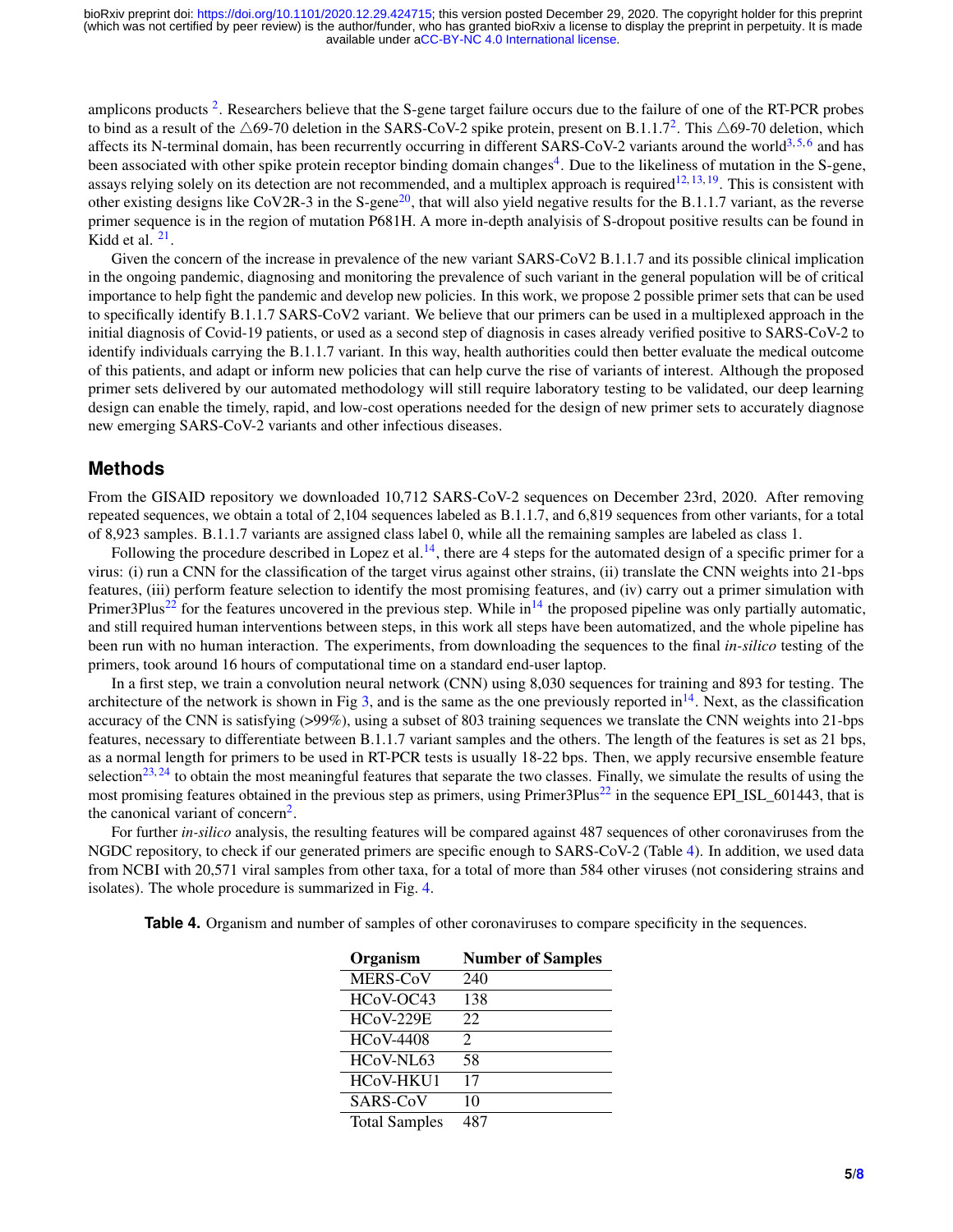<span id="page-5-0"></span>

Figure 3. CNN Architecture to identify Variant B.1.1.7.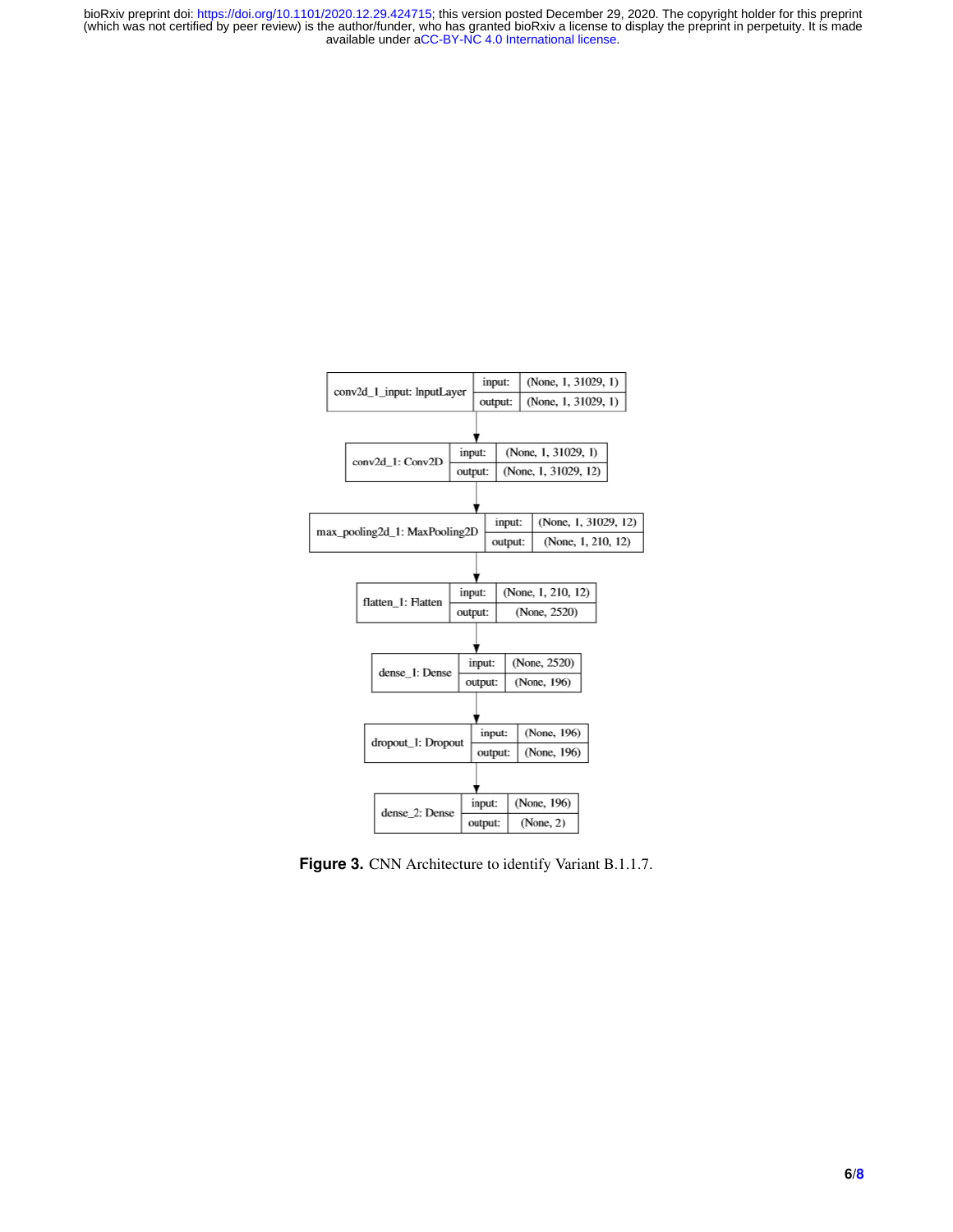<span id="page-6-14"></span>

**Figure 4.** Summary of construction of the primers and validation.

## **References**

- <span id="page-6-0"></span>1. Lu, R. *et al.* Genomic characterisation and epidemiology of 2019 novel coronavirus: implications for virus origins and receptor binding. *The Lancet* 395, 565–574 (2020).
- <span id="page-6-1"></span>2. Chand, M., Hopkins, S. & Dabrera, G. Investigation of novel SARS-COV-2 variant: Variant of Concern 202012/01 (2020).
- <span id="page-6-2"></span>3. for Disease Prevention, E. C. & Control. Rapid increase of a sars-cov-2 variant with multiple spike protein mutations observed in the united kingdom (2020).
- <span id="page-6-3"></span>4. Arambaut, Garmstrong & Isabel. Preliminary genomic characterisation of an emergent sars-cov-2 lineage in the uk defined by a novel set of spike mutations (2020).
- <span id="page-6-4"></span>5. Hadfield, J. *et al.* Nextstrain: real-time tracking of pathogen evolution. *Bioinformatics* 34, 4121–4123 (2018).
- <span id="page-6-5"></span>6. Shu, Y. & McCauley, J. Gisaid: Global initiative on sharing all influenza data–from vision to reality. *Eurosurveillance* 22 (2017).
- <span id="page-6-6"></span>7. Starr, T. N. *et al.* Deep mutational scanning of SARS-CoV-2 receptor binding domain reveals constraints on folding and ACE2 binding. *Cell* 182, 1295–1310 (2020).
- <span id="page-6-7"></span>8. Gu, H. *et al.* Adaptation of SARS-CoV-2 in BALB/c mice for testing vaccine efficacy. *Science* 369 (2020).
- <span id="page-6-8"></span>9. Nicholas Davies, e. a. Estimated transmissibility and severity of novel SARS-CoV-2 Variant of Concern 202012/01 in England. *Available Github* (2020). Online; accessed 26 December 2020.
- <span id="page-6-9"></span>10. Alm, E. *et al.* Geographical and temporal distribution of sars-cov-2 clades in the who european region, january to june 2020. *Eurosurveillance* 25, 2001410 (2020).
- <span id="page-6-10"></span>11. Elghazaly, H. *et al.* Laboratory based retrospective study to determine the start of sars-cov-2 in patients with severe acute respiratory illness in egypt at el-demerdash tertiary hospitals. *europepmc* (2020).
- <span id="page-6-11"></span>12. Afzal, A. Molecular diagnostic technologies for covid-19: Limitations and challenges. *J. advanced research* (2020).
- <span id="page-6-12"></span>13. Organization, W. H. *et al.* Molecular assays to diagnose covid-19: summary table of available protocols (2020).
- <span id="page-6-13"></span>14. Lopez-Rincon, A. *et al.* Classification and specific primer design for accurate detection of sars-cov-2 using deep learning. *Sci. Reports* (2020).